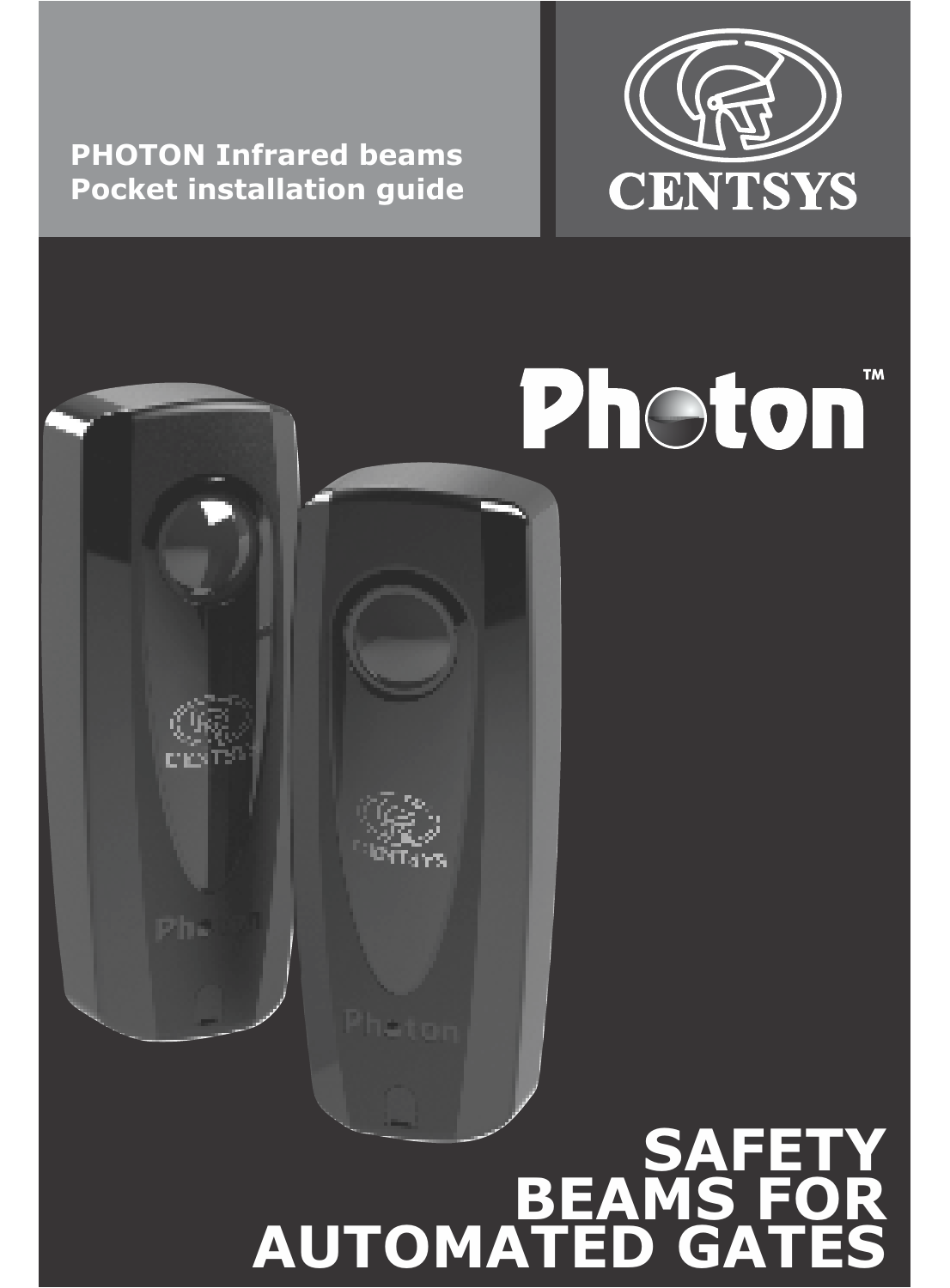**1.** Introduction **X** 

**Photon** infrared gate safety beams have been designed to provide an integral element of safety to an automated system while at the same time affording the installer considerable freedom during the installation process. The transmitter is completely wireless – being powered via two AA Alkaline batteries – obviating the need for tunnelling and digging and subsequent defacement of one's driveway for the purpose of running cables. Not only does this arrangement allow for significant flexibility and fewer restrictions when it comes to mounting the beams, but it dramatically reduces material and labour costs.

# 2. Safety Instructions >>



- 1. All installation, repair, and service work to this product must be done by a suitably qualified person.
- 2. Do not in any way modify the components of the system.
- 3. Do not leave packing materials (plastic, polystyrene, etc.) within reach of children as such materials are potential sources of danger.
- 4. Dispose of all waste products like packaging materials, according to local regulations.
- 5. CENTSYS does not accept any liability caused by improper use of the product, or for use other than that for which the automated system was intended.
- 6. This product was designed and built strictly for the use indicated in this documentation. Any other use, not expressly indicated here, could compromise the service life/operation of the product and/or be a source of danger.
- Anything not expressly specified in these instructions is not permitted.

## Icons used in this guide X



This icon denotes variations and other aspects that should be considered during installation

**This icon indicates warning, caution or attention! Please take special note of critical aspects that MUST be adhered to in order to prevent injury**

# **Operation** )

When connected to an automated system such as a gate motor or garage door operator, the **Photon** beams aid in preventing personal injury, and/or property damage due to crushing, when used in a closing beam configuration. When used in an opening beam configuration, the **Photon** beams dramatically reduce the hazardous actions associated with a gate that is opening; such as dragging or shearing. The operation of the **Photon** beams relies upon the infrared beam being interrupted by a person or object, and notifying a device connected to its fail-safe contact, of the interruption.

In addition, **Photon** beams are compatible with the unique Intruder-detection alarm functionality inherent in some of CENTSYS's gate operators. These operators allow the **Photon** beams to act as sophisticated perimeter security device by activating an alarm on the operator's controller, or a thirdparty alarm system, whenever the beams have been obstructed or remain obstructed for a predefined period of time

**<sup>\*</sup>** Refer to the relevant product documentation for further information on Intruder-detection Alarm functionality.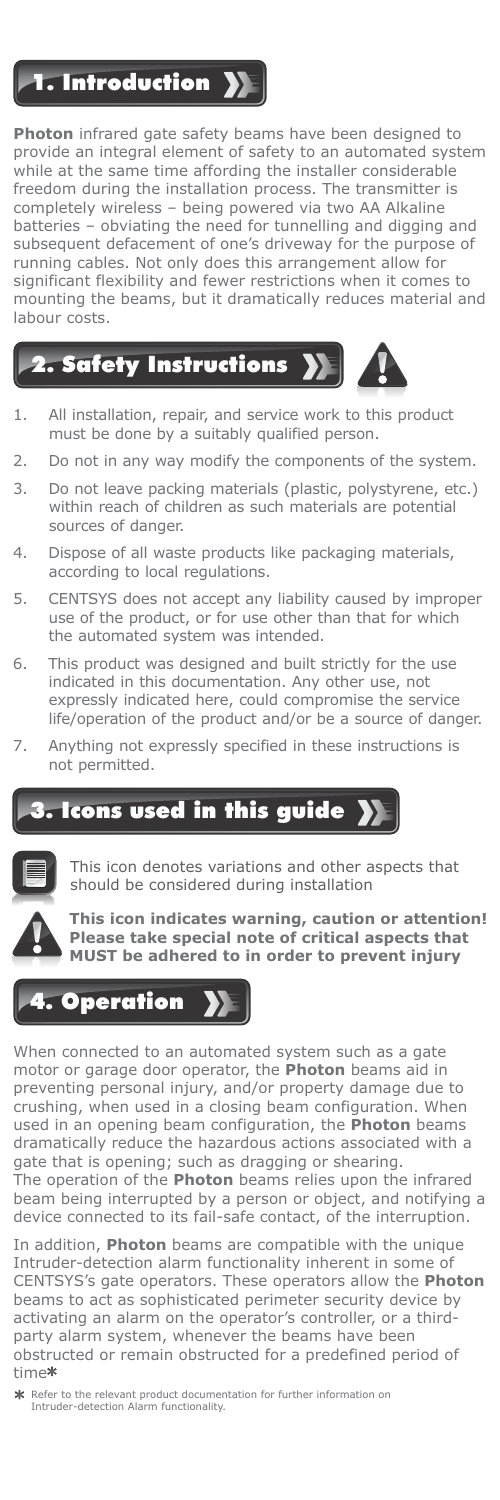# 5. Technical specifications

| Power supply                  | Transmitter: 2 x AA Alkaline<br>Batteries (Supplied)*            |
|-------------------------------|------------------------------------------------------------------|
|                               | Receiver: 12 - 24V AC<br>$12 - 30V$ DC                           |
| Power consumption             | Receiver 30mA @ 12V DC (Relay)                                   |
|                               | 15mA @ 12V DC (Open Collector)                                   |
| Transmitter battery life      | Minimum 2 years                                                  |
| Battery low indication        | Audible Beep                                                     |
| Maximum operating<br>distance | 10 <sub>m</sub>                                                  |
| Alignment                     | Automatic - $1m^2$ @ $10m**$                                     |
| Output contact                | Fail safe, N/C and N/O potential free<br>/ N/C Open Collector*** |
| Output contact rating         | 3A @ 30V DC Non-inductive/                                       |
|                               | 50mA @ 30V DC (Open Collector)                                   |
| Operating temperature         | $-15^{\circ}$ C - +65°C                                          |
| Operating humidity            | $0 - 90^{\circ}$ Non-condensing                                  |
| Housing material              | <b>ABS</b>                                                       |
| Degree of protection          | <b>IP54</b>                                                      |

Only replace with alkaline batteries. Do not use rechargeable batteries with this product. Circular Area – Assuming a parallel surface.

ular Arca<br>ectable by jumper

# 6.Installation

The transmitter has been fitted with a "power up" jumper. In order to preserve battery life, the unit has been packed with the jumper in the OFF position; to power up the transmitter, simply position the jumper so that it is bridging the ON and COMMON pins as illustrated



#### **Installer Mode**

Installer Mode is a unique feature that facilitates the alignment of the beams by providing audible feedback via the receiver's onboard buzzer.

1. To enter Installer Mode, press and hold the pushbutton on the receiver for a period of 1 second. The buzzer will emit two beeps to indicate the transition into Installer Mode



Once in Installer Mode, the LED will illuminate permanently, while the IR beam signal is not being received by the receiver.

2. Next, proceed with the alignment of the beams noting the behaviour of the receiver; as soon as the beams are suitably aligned, the LED will switch off and the buzzer will emit a continuous 4KHz tone.



The transmitter will remain in Installer Mode for a period of 120 seconds, but an early exit can be invoked by momentarily pressing the pushbutton.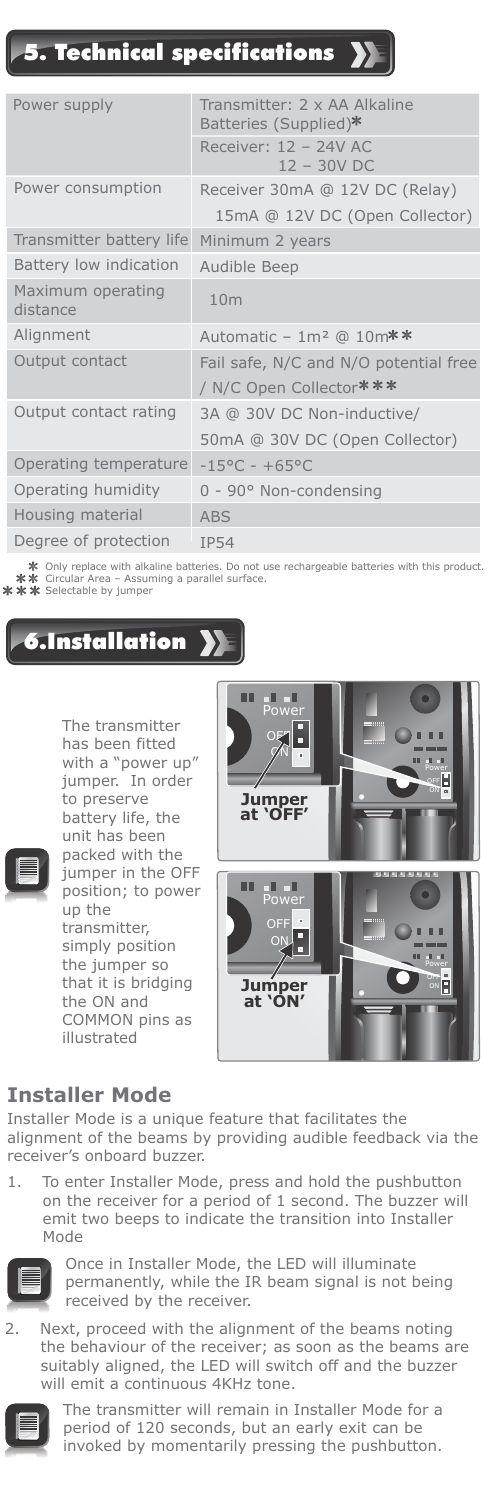#### **Beam alignment**

3. The first step when installing the **Photon** infrared beams is to obtain maximum alignment.



The beam lenses MUST be fitted during the alignment procedure as they serve to focus the infrared beam. Failure to do so may result in an inability to achieve alignment.

- The transmitter and receiver are typically mounted directly opposite one another, but some leeway is given in the form of a wide beam being cast should absolute alignment not be possible
- ö It is of paramount importance that the beams are mounted on surfaces that are reasonably parallel to one another. Small differences in the angle between the opposing parallel surfaces, can lead to large offsets between the transmitter and the receiver alignment of the beams - the greater the distance the infrared beam travels between the transmitter and the receiver, the larger the offset
- For ease of alignment, an onboard buzzer has been provided on the receiver, that can be activated by placing the **Photon** receiver unit in Installer Mode, described in the relevant section





CENTURION recommends the height of 750mm, but the height of the beam must be tailored to suit the specific requirements of the installation

#### **Remove cover and prepare for mounting**

- 4. Unclip screw-hole cover piece.
- 5. Unscrew cover retaining fastener.

6. Lift off cover as shown in the illustration.



There is no need to remove the PCB when mounting the **Photon**. The mounting hole is easily accessible making mounting quick and easy



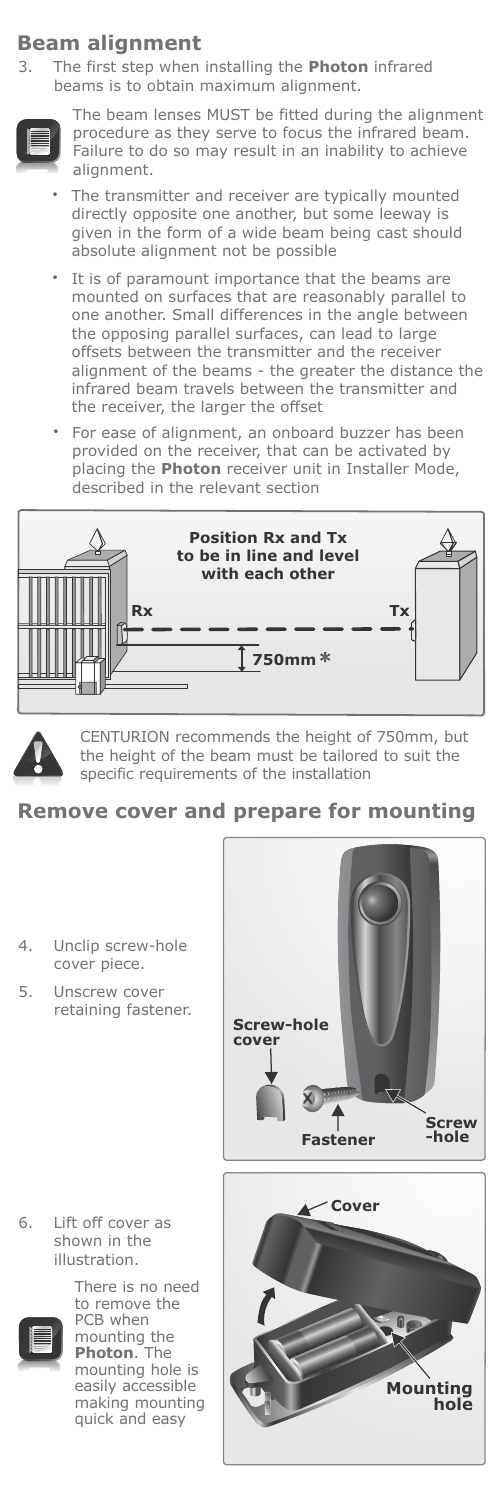### **Mounting**

- 7. Mark position of receiver unit.
- 8. Use 5mm masonry bit to drill hole in wall.
- 9. Mount using fastener provided.
- 10. Repeat the same mounting procedure when mounting the transmitter unit.



11. Break out the relevant knockout and route the cables through the cable cut-out as shown in the illustration, providing 12 - 24V AC or 12 - 30V DC to the receiver.

## **PCB connections**

#### **Receiver**

- 12. The receiver's relay can then be connected to the input of an external device using either the normally-open or normally-closed contact shown in the wiring diagram.
- 13. Test the operation of the **Photon** infrared beams by passing an object such as your hand through the beam; there should be an audible "click" to indicate that the internal relay is being deenergised. If the beams have been connected to an automated system, the operator should immediately halt movement when the beams are obstructed.
	- If Open Collector is used, there will not be a "click"

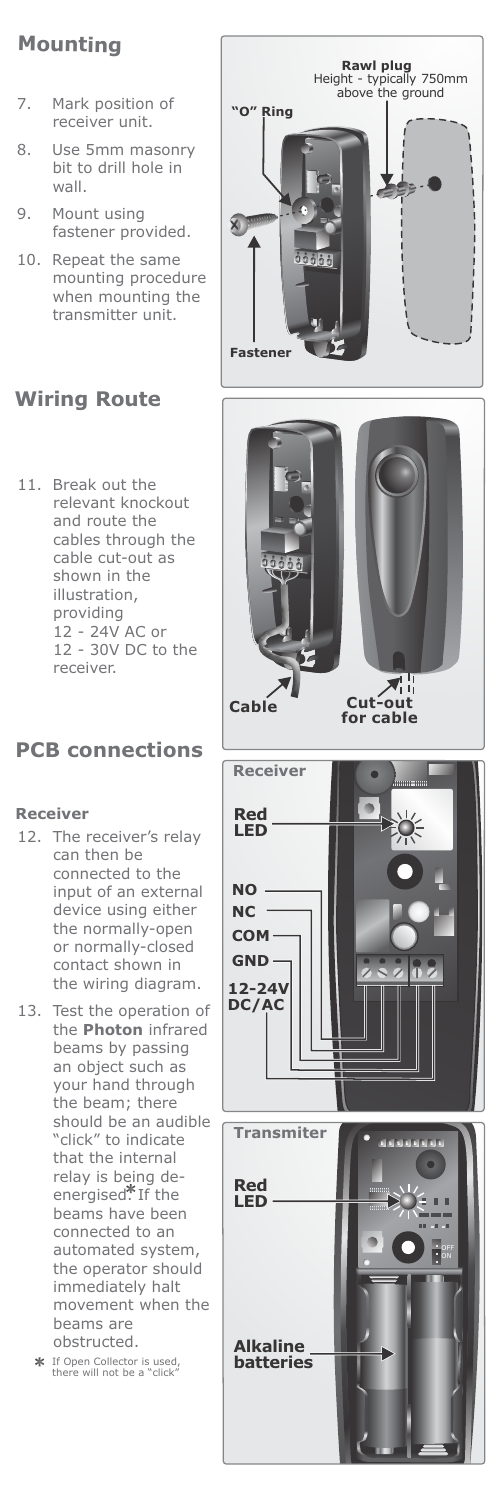## **Open Collector Mode**

In sites where current consumption is a factor, for e.g. solarpowered installations, the onboard relay can be disabled by selecting Open Collector Mode. This is accomplished by moving the jumper on the receiver from pins 2 and 3 to pins 1 and 2. The open collector output is then available on the normally-closed terminal, and will switch down to ground.

## **Indicators**

The receiver has been fitted with a **red** LED for feedback and diagnostic purposes.

> The **red** LED will flash five times on power-up, to indicate the unit is powering up correctly.



- ï In normal Mode of Operation, the **red** LED will flash briefly, once every second, while the IR beam signal is not detected (ie. While the IR beam is obstructed).
- ï In Installer Mode of Operation, the **red** LED will remain on, while the IR beam signal is not detected (ie. While the IR beam is obstructed).
- The **red** LED will remain off in both Modes of Operation, if the beam signal is detected

In addition, both the receiver and transmitter modules have been fitted with onboard buzzers, which provide the following feedback:

- The buzzer on the transmitter PCB will emit an alarm tone when the batteries are nearing the end of their functional life. should the user not have replacement batteries at his disposal at the time of notification, the buzzer can be disabled for a period of 24 hours by momentarily pressing the pushbutton
	- The receiver buzzer will emit a continuous 4KHz tone when alignment is obtained ONLY if Installer Mode is enabled.